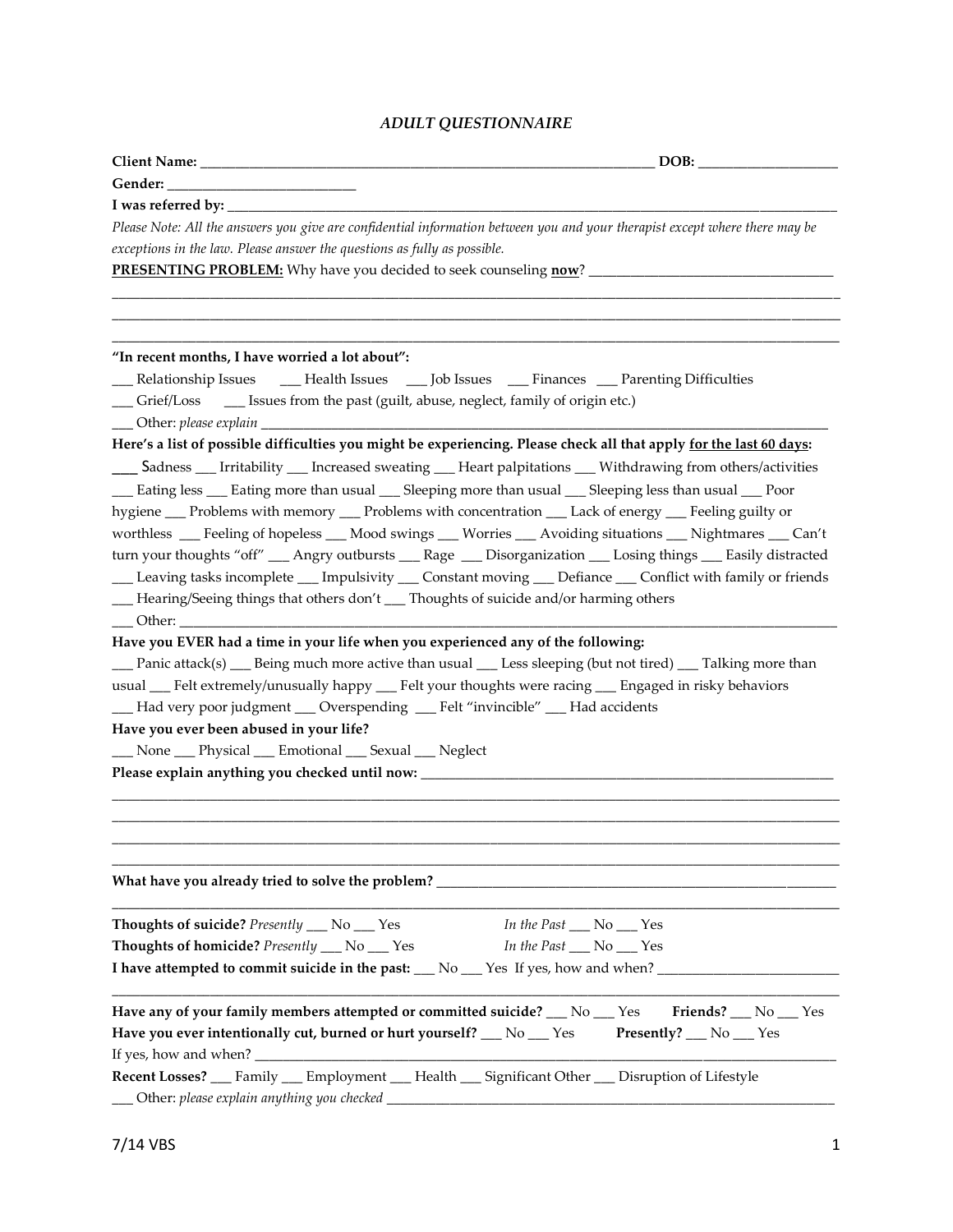| <b>PREVIOUS COUNSELING</b> No Nes                                                                       | Support/ Recovery Groups: __ No __ Yes                                                                                                                                    |
|---------------------------------------------------------------------------------------------------------|---------------------------------------------------------------------------------------------------------------------------------------------------------------------------|
| Name of Counselor: ___________                                                                          |                                                                                                                                                                           |
|                                                                                                         |                                                                                                                                                                           |
|                                                                                                         |                                                                                                                                                                           |
| Inpatient Mental Health? ___ No ___ Yes; Where and When? ________________________                       |                                                                                                                                                                           |
|                                                                                                         | Previous and current medications taken for anxiety, depression and/or sleep: List dosages/frequency/Prescriber                                                            |
|                                                                                                         |                                                                                                                                                                           |
| <b>MEDICAL INFORMATION</b>                                                                              | Please describe your current Health Condition(s): ________                                                                                                                |
|                                                                                                         |                                                                                                                                                                           |
|                                                                                                         |                                                                                                                                                                           |
|                                                                                                         | Are you allergic to any medications? 10 10 2 Yes; Please list them                                                                                                        |
|                                                                                                         |                                                                                                                                                                           |
| List current medications for physical conditions: List dosages/frequency/Prescriber                     |                                                                                                                                                                           |
|                                                                                                         |                                                                                                                                                                           |
|                                                                                                         |                                                                                                                                                                           |
| <b>SUBSTANCE ABUSE</b><br>Substance                                                                     | Do you drink alcohol or use other drugs? __ No __ Yes; please enter all substances:<br>Age 1 <sup>st</sup> use Frequency Amount<br>Age regular use started Date last used |
|                                                                                                         |                                                                                                                                                                           |
|                                                                                                         |                                                                                                                                                                           |
|                                                                                                         |                                                                                                                                                                           |
| Are you or others concerned about your drinking, illegal drug or prescription use? $\_\_$ No $\_\_$ Yes |                                                                                                                                                                           |
| Has there been a recent increase in your substance use? __ No __ Yes                                    |                                                                                                                                                                           |
|                                                                                                         | Have you ever been in substance abuse treatment? __None __ Outpatient __ Residential __ Detox __ DUI                                                                      |
|                                                                                                         |                                                                                                                                                                           |
| __ No __ Yes; please explain: _________________                                                         | Are you/have you been concerned about a family members' drinking, illegal drug or prescription use?                                                                       |
|                                                                                                         |                                                                                                                                                                           |
| LEGAL ISSUES Are there any legal cases pending? __ No __ Yes                                            |                                                                                                                                                                           |
| Currently on Probation or Parole? __ No __ Yes                                                          |                                                                                                                                                                           |
| Name/phone # of probation/parole officer: ____                                                          |                                                                                                                                                                           |
|                                                                                                         |                                                                                                                                                                           |
| <b>SUPPORT SYSTEM</b><br>Circle all that apply:                                                         |                                                                                                                                                                           |
|                                                                                                         | Spouse Parents Siblings Employer Extended Family Neighbors Close Friends Co-Workers Self-Help Group                                                                       |
|                                                                                                         | Community Agencies Medical Staff Therapist Teacher Club Church Other: ______________________________                                                                      |
|                                                                                                         |                                                                                                                                                                           |
| Religious preference? _                                                                                 | Actively practicing a religion?<br>Yes<br>N <sub>0</sub>                                                                                                                  |

Revised 9/15 VBS 2